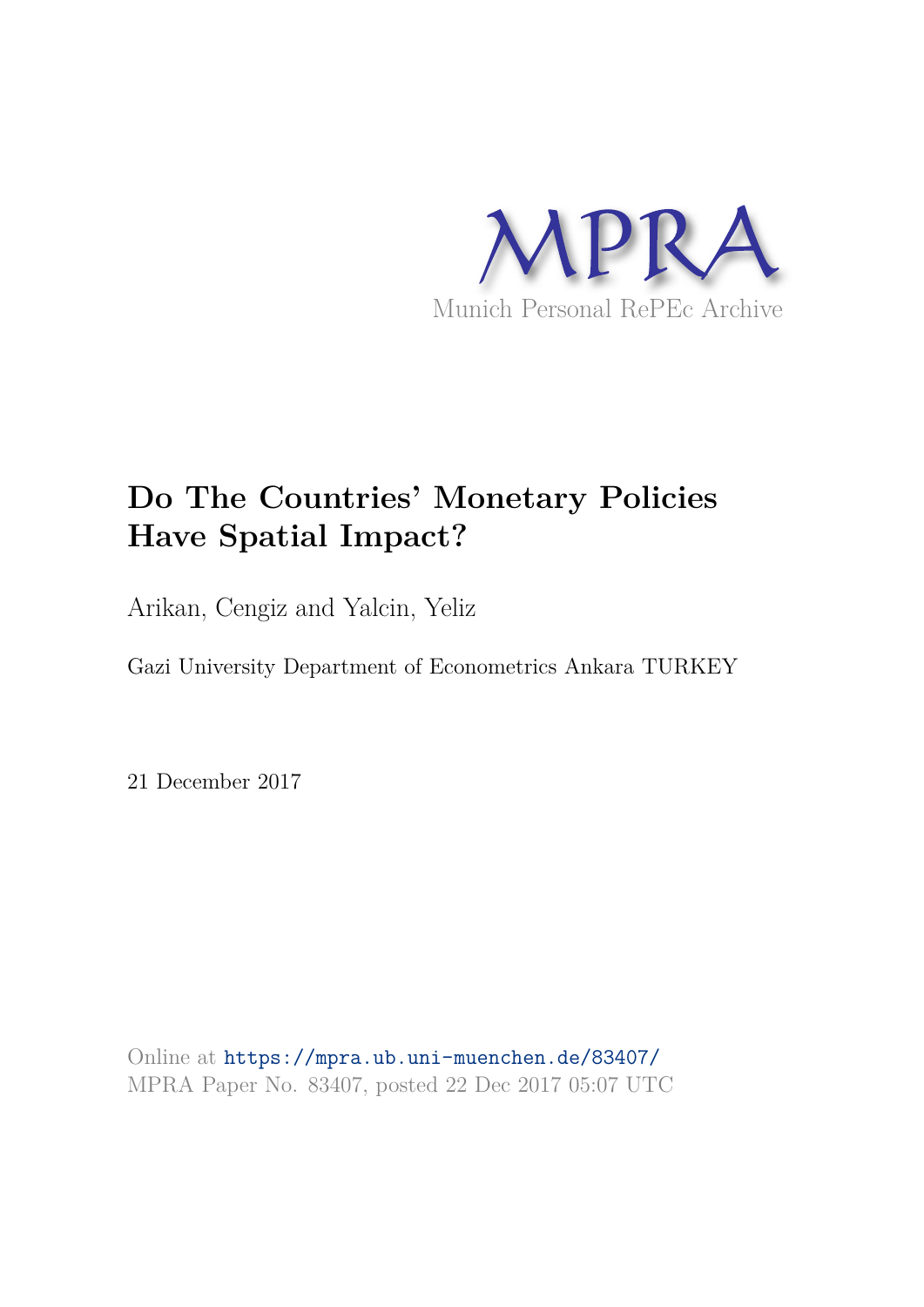# **DO THE COUNTRIES' MONETARY POLICIES HAVE SPATIAL IMPACT?**

# **Cengiz ARIKAN<sup>1</sup> \***

# **Yeliz YALCIN<sup>2</sup>**

#### **ABSTRACT**

Nowadays, not land border but economic cooperation and borders determine the neighborhood and closeness by globalization. No doubt, any economic event happens in any country affects other partners more and less according to economic relationship in globalization process. The desire of measuring of this interaction make occur spatial econometrics. Initially, in spatial models take into account land borders. Subsequently, studies about spatial econometric models allow economic interactions and relationships.

After the global economic crises in 2008 Central Banks have started to vary monetary policy tool to ensure economic and financial stability. It is estimated that which tool will be implemented by following the policies of the central banks in which they are closely related. The spatial effect of monetary policy can be not only geographical but also economic or social.

Different spatial models have set up to examine whether any spatial effect on monetary policy. Unlike other studies in this study not only geographic weight matrix but also economic weight matrix have been used in the spatial models. Different weight matrix models results have been compared and construed. Our preliminary findings reveal that there is a spatial effect on monetary policy between OECD, EU and G-20 countries. And also, economic weight matrix effect is more than geographic weight matrix.

**Keywords:** Monetary Policy, Spatial Model, Spatial Impact, Econometrics

**JEL Codes:** C01,C51, E52

 $\overline{a}$ 

<sup>1</sup> Gazi University Department of Econometrics 06510 Ankara, Turkey Phone: +90 312 449 3893 Fax: +90 312 449 3705 e-mail: [C.Arikan@gtb.gov.tr](mailto:C.Arikan@gtb.gov.tr) 

<sup>2</sup> Department of Econometrics Gazi University 06500 Ankara, Turkey Phone: ++90 312 216 1304 Fax: ++90 312 213 2036 e-mail: [yyeliz@gazi.edu.tr](mailto:yyeliz@gazi.edu.tr) URL: http://www.yyelizyalcin.googlepages.com

<sup>\*</sup> Assistant Expert, Ministry of Customs and Trade. The views expressed in the paper are those of the author and do not reflect the official view of stance of the Ministry of Customs and Trade.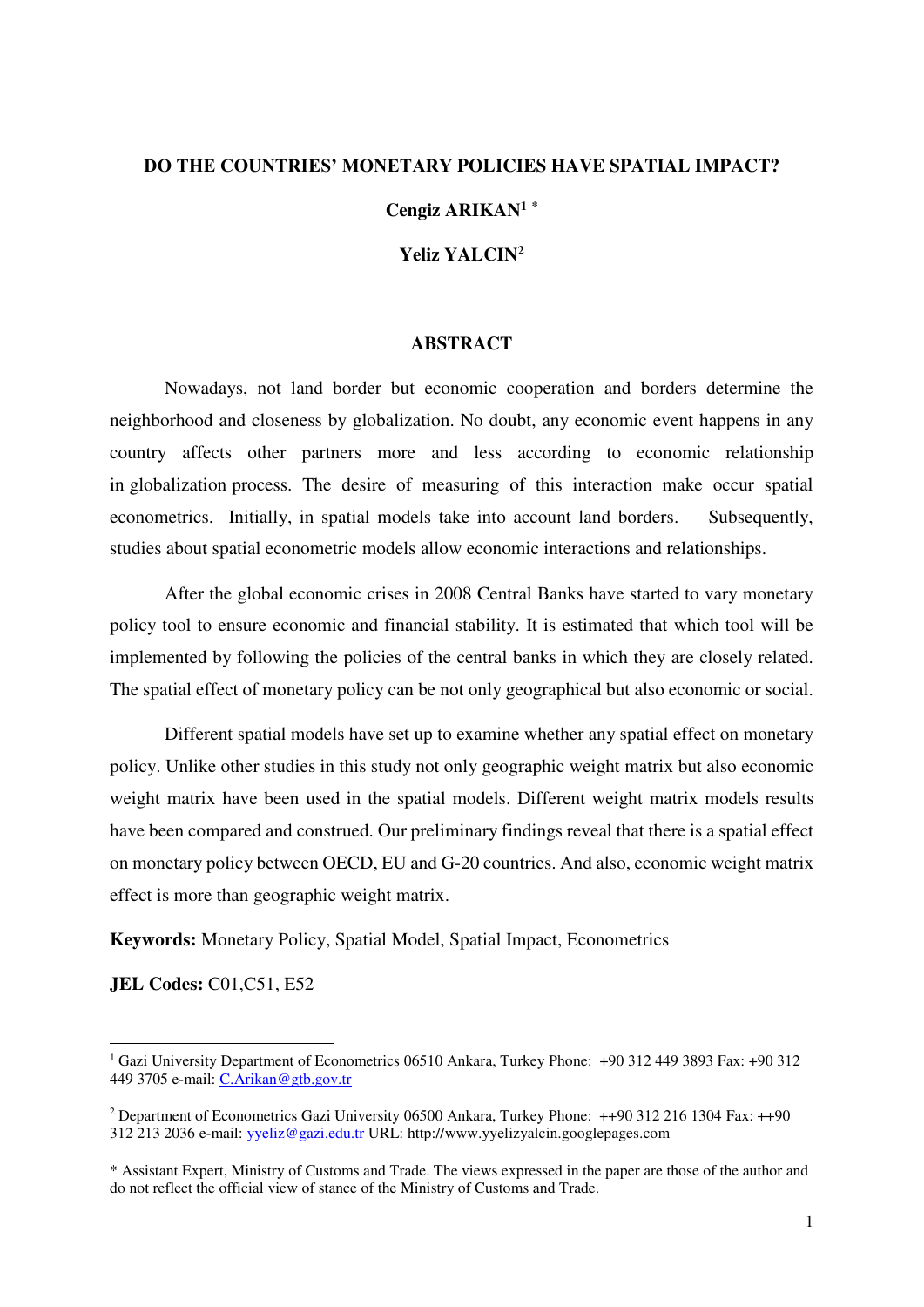#### **1. Introduction**

Economic policy is a combination of fiscal and monetary policies, are the main roots of economy. Whereas fiscal policy means of income and also expenditure balance, monetary policy means achieving the targets by using different tools to get price and also financial stability. Before the oil crisis in 1970s monetary policy have played a role in supporting other policies about economy to attain sustainable growth and full employment. However, after this crisis monetary policy have got a new meaning, attaining the price stability after high inflation. Even though central banks have uses different tools after these years, the main goals have not changed radically.

Central bank's monetary policy instruments affect consumption, saving and also investment decisions not only to consumer but also producer. Furthermore this interaction mechanism effect total demand and also economic activity. Therefore, investigating central bank's monetary policy tools' efficiency on economy plays an important role to apply economic policies. Analyzing the policies gains importance and so the applied studies on this issue are increasing in the literature day by day. These applied studies have investigated the effects of monetary policy tools of central banks on economy by using different approaches. Giancinti (2003) for USA; Ziaei (2014) for Gulf Countries by applying SVAR, Gambacorta and Hofmann (2012) for 8 different countries by applying panel VAR, Gabriel and Lutz (2015) for USA; Munir and Quayyum (2014) for Nigeria by applying FAVAR, Chuku (2009) for Nigeria; Borys et all (2009) for Czech Republic; Chua (2012) for Malaysia by applying VAR, Galvao and Marcellino (2014) for USA structural break endogenous threshold VAR have investigated monetary policy effects on economy.

Nowadays in the literature central banks communication and also strategies become more of an issue for monetary policy efficiency for i.e. Blinder et all (2008) and Bilur et all (2013) (Oktar and Dalyancı (2012)). The economic decisions of countries have affected each other in the world by increasing of commercial and financial relations between countries. Even if monetary policy efficiency of countries differ from each other according to developing level, developed countries central banks monetary policy effect other countries monetary policy more or less. For example, instruments applied for monetary policy in any of FED, ECM, Bank of England or Bank of Japan effects other countries monetary policy. Effect amount changes according to relationship of the countries as well as the main countries' economic power.

In the literature there is no such an example about monetary policy, applied spatial methods. However, the related economic subjects have examined by applying the spatial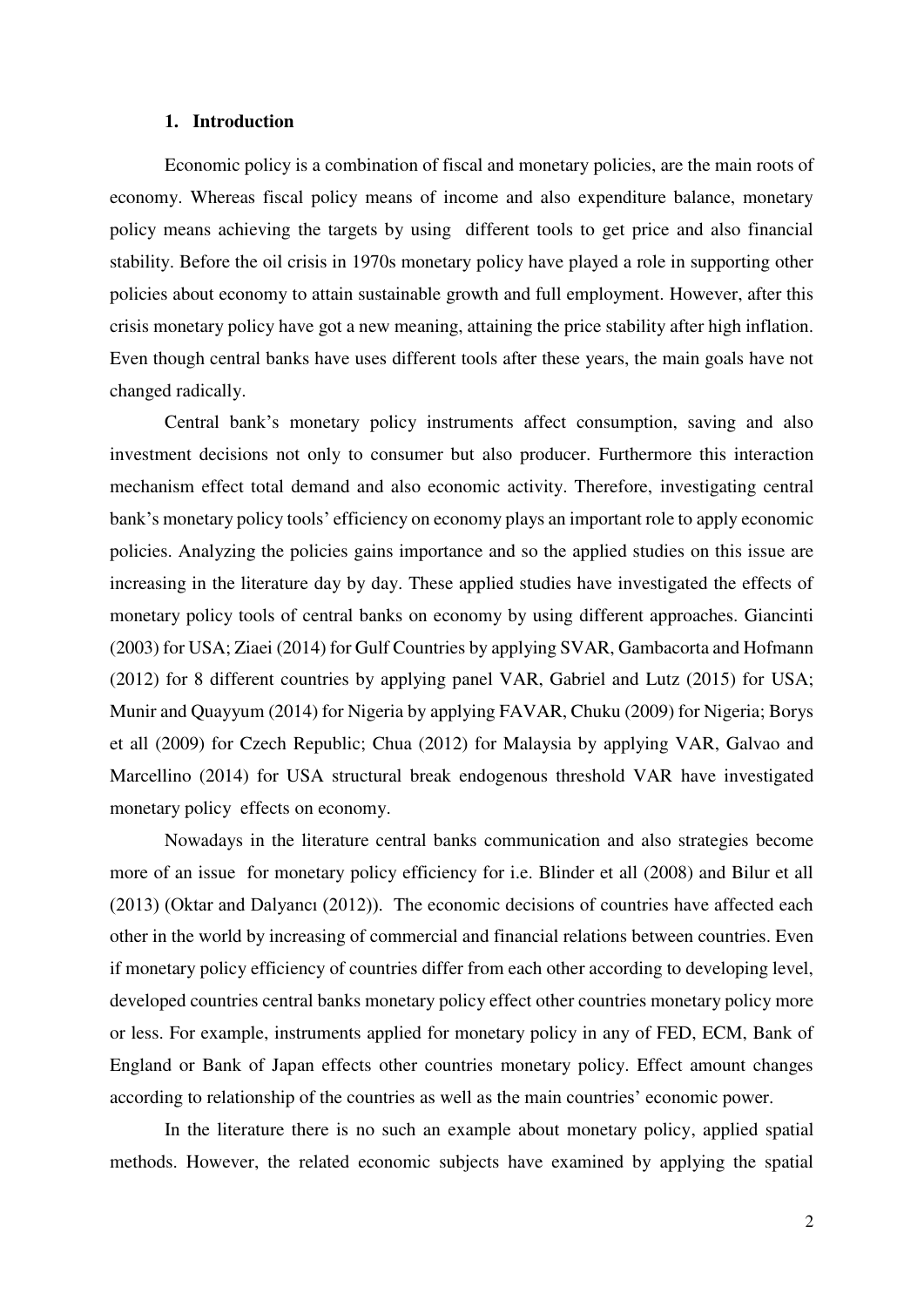econometrics. Ozdaglı and Weber (2015) have examined monetary policy impact on financial markets for US economy. Chakraborty et all (2016) have investigated benefits of financial integration for 15 different EU countries by applying spatial equilibrium models. Wu and Liu (2017) have examined the China–ASEAN bilateral trade balances by using a time-space simultaneous gravity model to get time varying spatial effects. Federal Reserve's unconventional monetary policy on employment have investigated by Luck and Zimmermann (2017).

It is expected that closer units are in tendency to together. Therefore closer units' measured economic variables approximate each other due to the spatial dependency. However, by globalization geographic position and closeness give place to economic proximity and relationship. In this study unlike other studies the monetary policy relationship of the countries will be examined in the spatial models by using different spatial weight matrices. This paper proceeds as follows: Section 2 presents methodology. In Section 3, the data set and empirical results are discussed, and conclusions are given in Section 4.

# **2. Methodology**

 Basic spatial models without time consider cross-sectional data but the model includes spatial structure. In spatial panel models consider time series besides cross sectional data. The starting point of spatial models hinge on geographic basic law by Tobler (1970), everything is related everything but closer things are more related than farther. Thanks to this law, need to measure the effects of nearby things make spatial econometrics emerged. The closeness in the spatial models can be geographic closeness as well as economic closeness and social closeness.

 Spatial autocorrelation means that any data in any unit depends the same series or different series in another unit. In other words spatial autocorrelation is the analogy of data belonging to these spaces due to spatial similarity (Anselin and Bera, 1998). If there is a spatial effect but the model does not include this effect, it can lead to serious problems such as misinterpretation of coefficients, calculating wrong significance levels, use of inappropriate models, and validity of goodness of fit tests. (LeSage, 1997)

 In the case of positive autocorrelation in spatial models, high value units of any variable are clustered with high value units or low value units close to low value units. In the case of negative autocorrelation, units without similar values are clustered together.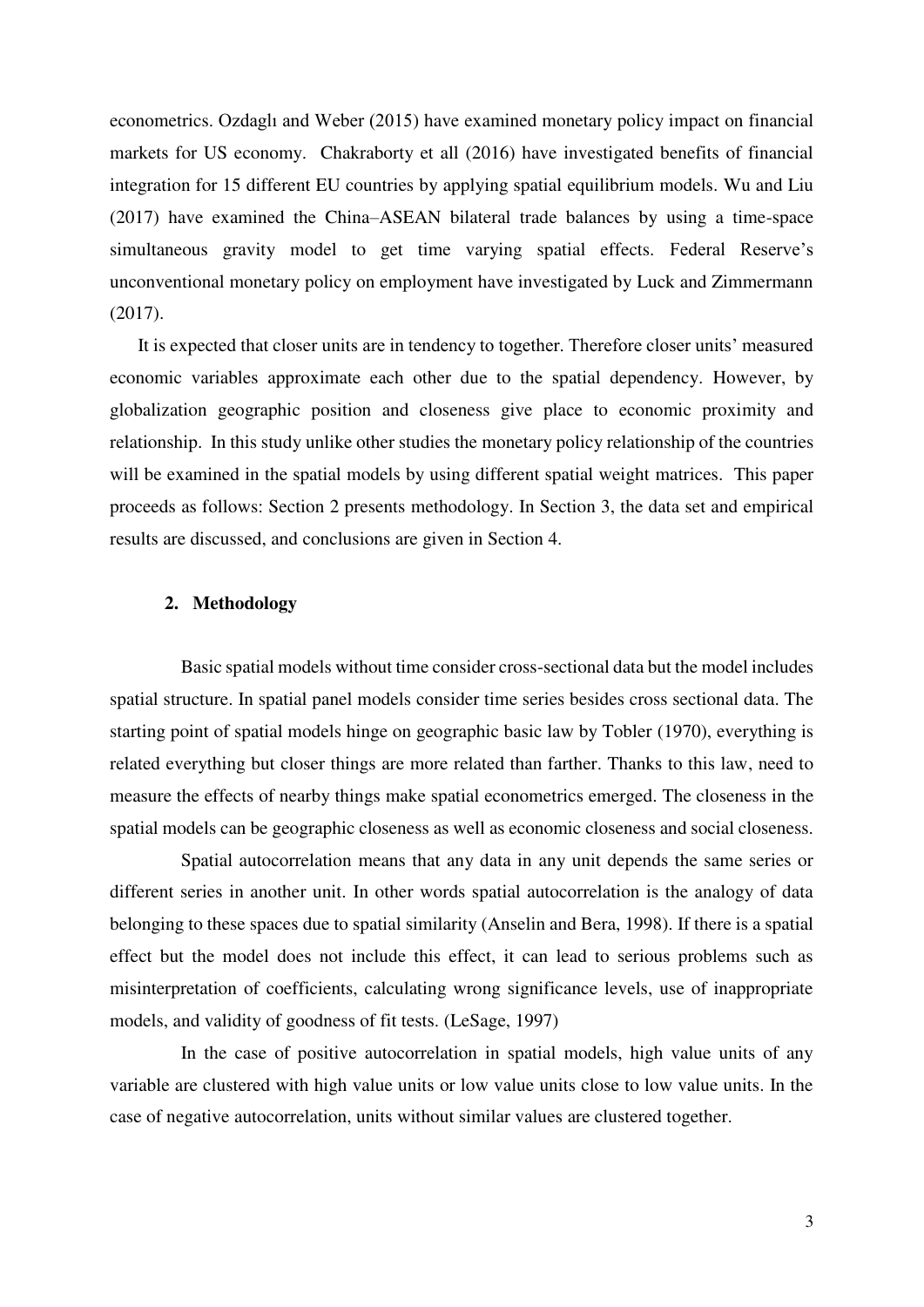Spatial relationship existence investigating via Moran's I statistics. Spatial dependence can be shown by Moran's I statistics. Moran's I statistics shows that if there is any linear relation between any variable in a unit and neighbors mean (Ward and Gleditsch, 2008).

When a general spatial model is created by using the multiple regression model;

$$
y = \rho Wy + \alpha + X\beta + WX\theta + u \qquad (1)
$$

$$
u = \lambda Wu + \varepsilon
$$

In this model three different effects can be captured. Y is independent variable vector, X is independent variable matrix, W is represents spatial weight matrix, ρ is called spatial autoregressive coefficient,  $\lambda$  the spatial autocorrelation coefficient and  $\varepsilon$  is i.i.d. error term. These are;

- i. Endogenous Effects: It can be captured via  $Wy$ . This term means that: any dependent variable value is effected other units' value of dependent variable
- ii. Exogenous Effects: It can be captured via  $WX$ . Dependent variable in i<sup>th</sup> unit is effected by independent variables in other units.
- iii. Correlated (interaction) Effects: It can be captured via  $Wu$ . It shows the relationships between the neighborhood units' error terms (Elhorst, 2014).

 By laying down restrictions on model (1) different forms of spatial models can be obtained (for detailed see, Elhorst 2010 and 2014).

 In model (1) W is spatial weight matrix and it represents the spatial effects Spatial effect can be observed by contributing the spatial effect in model via spatial weight matrix. Spatial weight matrix show the relationship between units ant it is used to examine the effects of neighborhood. Due to the fact that the model estimation is built by weight matrix, spatial weight matrix elements are not random and is specified exogenous (Tuzcu, 2016). Spatial weight matrix can be constituted according to not only geographical position or distance between the units it can be constituted according to economic, social or any other non-psychical concept (Anselin, 1988). Spatial weight matrix is a positive matrix and also it is consider only the relationship existence or absence. The direction of the relationship is not taken into account (Corrado and Fingleton, 2012). Spatial weight matrix generally is standardized according to row total to get neighborhood mean.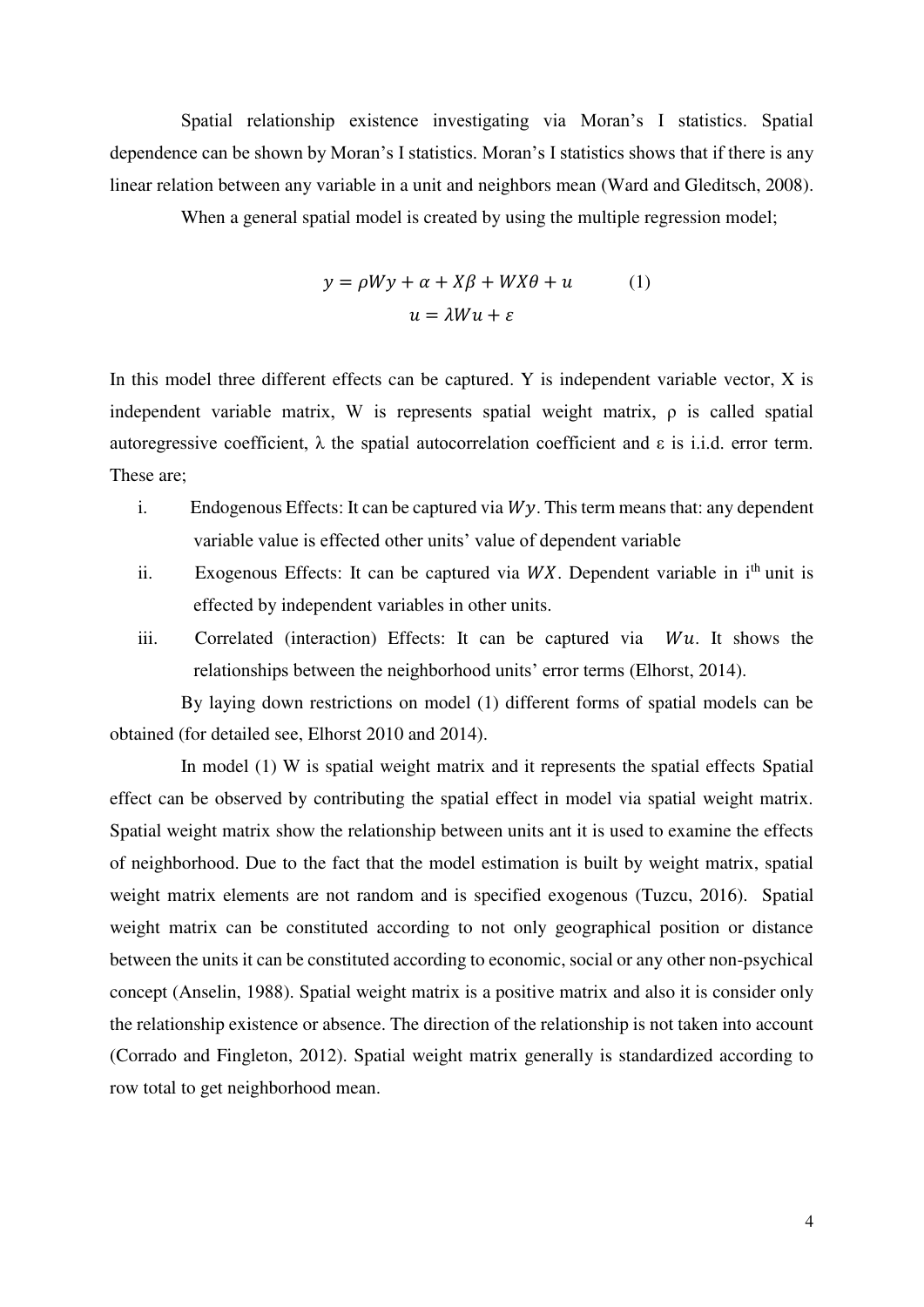#### **3. Model and Empirical Results**

In this study money supply (M2), consumer price index (CPI), reel effective exchange rate (REER) and long term interest rate (IR) variables have been collected annually from 2007 to 2016. The data have been collected for EU, OECD and G-20 members combination except Cyprus, Israel, South Africa and Saudi Arabia<sup>3</sup>.

 In our study we have applied spatial autoregressive model (SAR), spatial error model (SEM) and also ordinary least square to get the best model. The models by notations in our study is;

The SAR Model: 
$$
y = \rho Wy + \alpha + X\beta + \varepsilon
$$
 (2)  
The SEM Model:  $y = \alpha + X\beta + u$   $u = \lambda Wu + \varepsilon$  (3)  
The OLS Model:  $y = \alpha + X\beta + \varepsilon$  (4)

Where y is M2/GDP (Local currency), x is  $[CPI REER IR]<sup>4</sup>$ . In our study we have used different kinds of spatial weight matrix, are defined below respectively.

 $W_1 = \begin{cases} 1 & \text{if have land or martime border} \ 0 & \text{otherwise} \end{cases}$ 

$$
W_2 = \begin{cases} 1 \text{ if the neighbor is in first } \%50 \text{ trade partner}^5 \\ 0 \end{cases} \text{ otherwise}
$$

 2007 and 2016 have been analyzed separately. First of all ordinary least square result have been analyzed, shown in table -1. The results have been compared, shown inTable-1.

 $\overline{a}$ 

<sup>&</sup>lt;sup>3</sup> We have not reached all the data of Cyprus. Israel, South Africa and Saudi Arabia have not any borders (land or maritime) with other countries in the study. Therefore we had to exclude these countries.

<sup>4</sup> Δ percent change has been calculated for M2/GDP, CPI and REER, percent change has been calculated for IR where  $\Delta$  percent change is  $(X_t-X_{t-1})/X_{t-1}$  and percent change is  $(X_t-X_{t-1})$ . CPI (2010=100), REER (CPI based (2010=100)) and IR (10 year bond yield) are collected from IMF database and each countries' central bank on 10.09.2017.

 $<sup>5</sup>$  Trade volume has been calculated according to total of export and import from 2007 to 2016.</sup>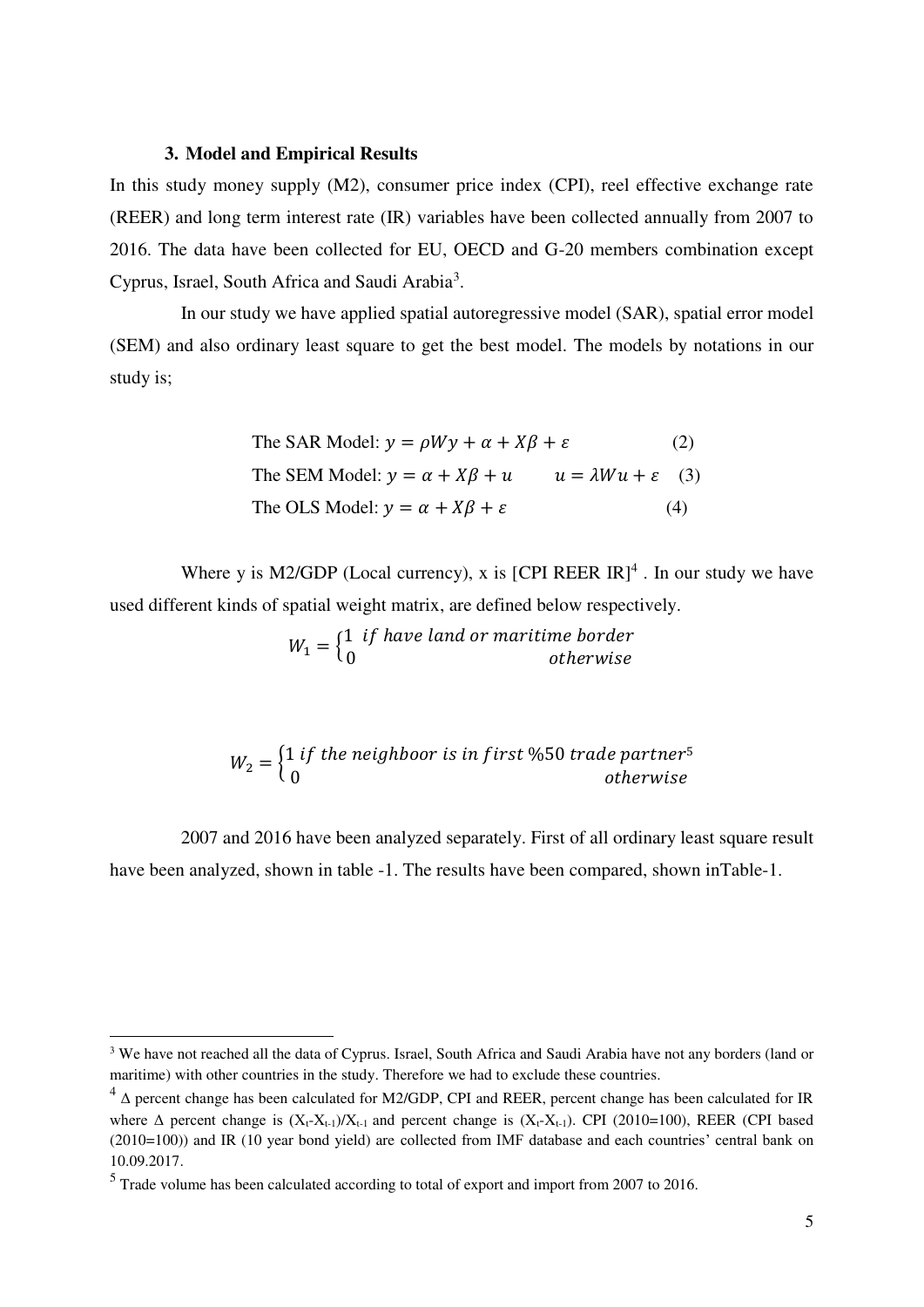|                         | 2007        |         | 2016        |         |  |  |
|-------------------------|-------------|---------|-------------|---------|--|--|
| Variable                | Coefficient | p value | Coefficient | p value |  |  |
| Constant                | 0.055       | 0.000   | 0.020       | 0.363   |  |  |
| <b>CPI</b>              | $-0.119$    | 0.686   | 0.093       | 0.318   |  |  |
| <b>REER</b>             | 0.202       | 0.280   | $-0.845$    | 0.045   |  |  |
| IR                      | $-0.010$    | 0.373   | $-0.124$    | 0.000   |  |  |
| $R^2$                   | 0.045       |         | 0.478       |         |  |  |
| Adjusted $\mathbb{R}^2$ | $-0.025$    |         | 0.439       |         |  |  |
| <b>DW</b>               | 2.015       |         | 1.970       |         |  |  |
| Sigma <sup>2</sup>      | 0.002       |         | 0.016       |         |  |  |

**Table 1: OLS Estimation Results** 

 According to OLS estimation results whereas the model in 2007 is not significant. The model for 2016 all of independent variables the coefficients except CPI are statistically significant.

 Whether there is a spatial effect or not spatial dependence tests have been applied and the test results are shown in Table 2.

|        |               | 2007                   |       | 2016                   |       |  |
|--------|---------------|------------------------|-------|------------------------|-------|--|
| Weight |               |                        | p     |                        | p     |  |
| Matrix | <b>Test</b>   | <b>Test statistics</b> | value | <b>Test statistics</b> | value |  |
|        | Moran I       | $-0.009$               | 0.795 | 0.247                  | 0.012 |  |
| $W_1$  | <b>LM SEM</b> | 0.006                  | 0.938 | 4.914                  | 0.027 |  |
|        | <b>LM SAR</b> | 0.319                  | 0.572 | 5.864                  | 0.015 |  |
|        | Moran I       | $-0.032$               | 0.966 | 0.203                  | 0.003 |  |
| $W_2$  | <b>LM SEM</b> | 0.125                  | 0.723 | 4.970                  | 0.026 |  |
|        | <b>LM SAR</b> | 6.792                  | 0.009 | 140.573                | 0.000 |  |

 **Table 2: Spatial Dependence Test Results** 

According to test results there is no spatial dependence in 2007 if we use  $W_1$ . Using  $W_2$ , whereas there is no spatial dependence according to Moran I and LM<sub>SEM</sub>, there is a spatial dependence according to LM<sub>SAR</sub> In 2016 all the test show that there is spatial effect according to all tests and also both weight matrix. Due to the fact that there is a spatial dependence in 2016 we have estimated the spatial models for 2016, shown in Table 3.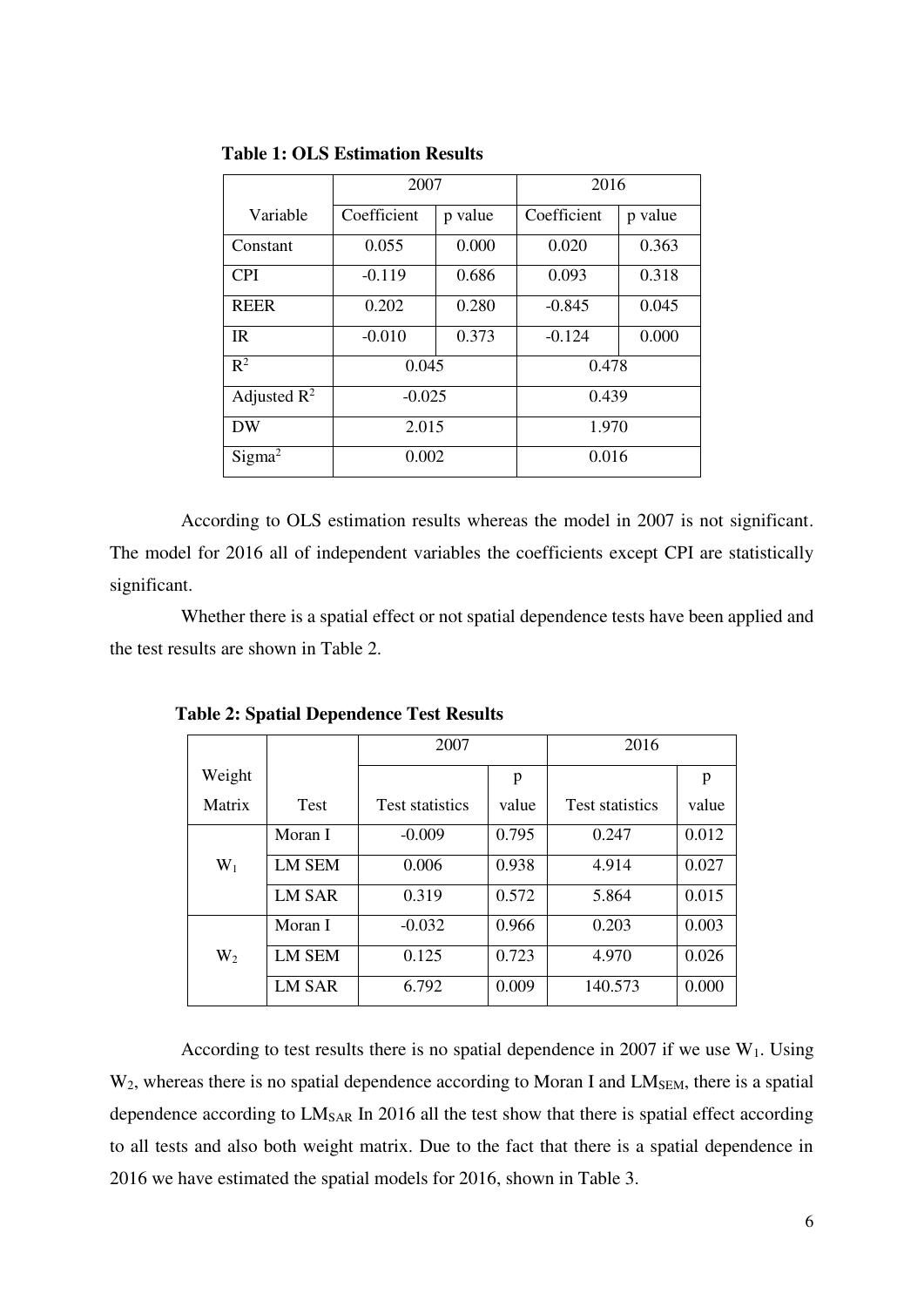| Model                           | W     | Constant | <b>CPI</b> | <b>REER</b> | IR       | $\rho$   | λ       | Adj. $R^2$ | <b>AIC</b> | <b>SBC</b> |
|---------------------------------|-------|----------|------------|-------------|----------|----------|---------|------------|------------|------------|
| <b>SAR</b>                      | $W_1$ | 0.001    | 0.267      | $-0.933$    | $-0.109$ | 0.402    | 0.575   |            | 17.251     | 15.864     |
|                                 |       | (0.967)  | (0.001)    | (0.004)     | (0.000)  | (0.000)  |         |            |            |            |
|                                 |       | $-0.014$ | 0.075      | $-0.914$    | $-0.105$ | 0.823    | 0.405   |            |            |            |
|                                 | $W_2$ | (0.443)  | (0.260)    | (0.002)     | (0.000)  | (0.000)  |         |            | 17.632     | 16.245     |
| <b>SEM</b>                      | $W_1$ | 0.041    | 0.181      | $-0.798$    | $-0.083$ |          | 0.501   | 0.568      | 17.038     | 15.651     |
|                                 |       | (0.209)  | (0.015)    | (0.011)     | (0.001)  |          | (0.001) |            |            |            |
|                                 |       | 0.046    | 0.136      | $-0.786$    | $-0.083$ |          | 0.680   | 0.594      |            |            |
|                                 | $W_2$ | (0.344)  | (0.057)    | (0.008)     | (0.001)  |          | (0.000) |            | 17.171     | 15.784     |
| <b>SAC</b>                      |       | 0.065    | 0.346      | $-0.432$    | 0.005    | $-0.154$ | 1.845   | 0.855      | 21.199     | 19.465     |
|                                 | $W_1$ | (0.001)  | (0.000)    | (0.089)     | (0.868)  | (0.437)  | (0.000) |            |            |            |
|                                 |       | $-0.075$ | 0.040      | $-1.030$    | $-0.070$ | 2.362    | 0.203   | 0.858      | 21.254     | 19.520     |
|                                 | $W_2$ | (0.000)  | (0.380)    | (0.000)     | (0.000)  | (0.000)  | (0.495) |            |            |            |
| p values are in the parenthesis |       |          |            |             |          |          |         |            |            |            |

**Table 3: Spatial Model Results** 

In SAC model for W<sub>1</sub> the coefficient of  $\rho$  for W<sub>2</sub> the coefficient of  $\lambda$  are statistically insignificant. Both SAR and SEM model are valid to identify the effects of independent variables on monetary aggregates. However, minimum AIC and also SBC values are in SEM model both for  $W_1$  and  $W_2$ .

The coefficients in SEM, using  $W_1$  and also  $W_2$  are more significant statistically than in OLS model. Spatial interaction term  $\lambda$  is 0.501 in W1 model whereas  $\lambda$  is 0.608 in W2 model. This values are quite high and this means that these countries monetary policy effects each other' positively and strongly. This coefficient means that there is a positive sequential dependence between units. There is a spill-over effect in monetary policy and this spill-over effect is higher in  $W_2$  model than  $W_1$  model. In other words trade partners' monetary change effects neighbors' monetary policy more than border neighbors' monetary change. No doubt, any change in monetary policy in any country effects other countries' monetary policy and this change make spill-over effect.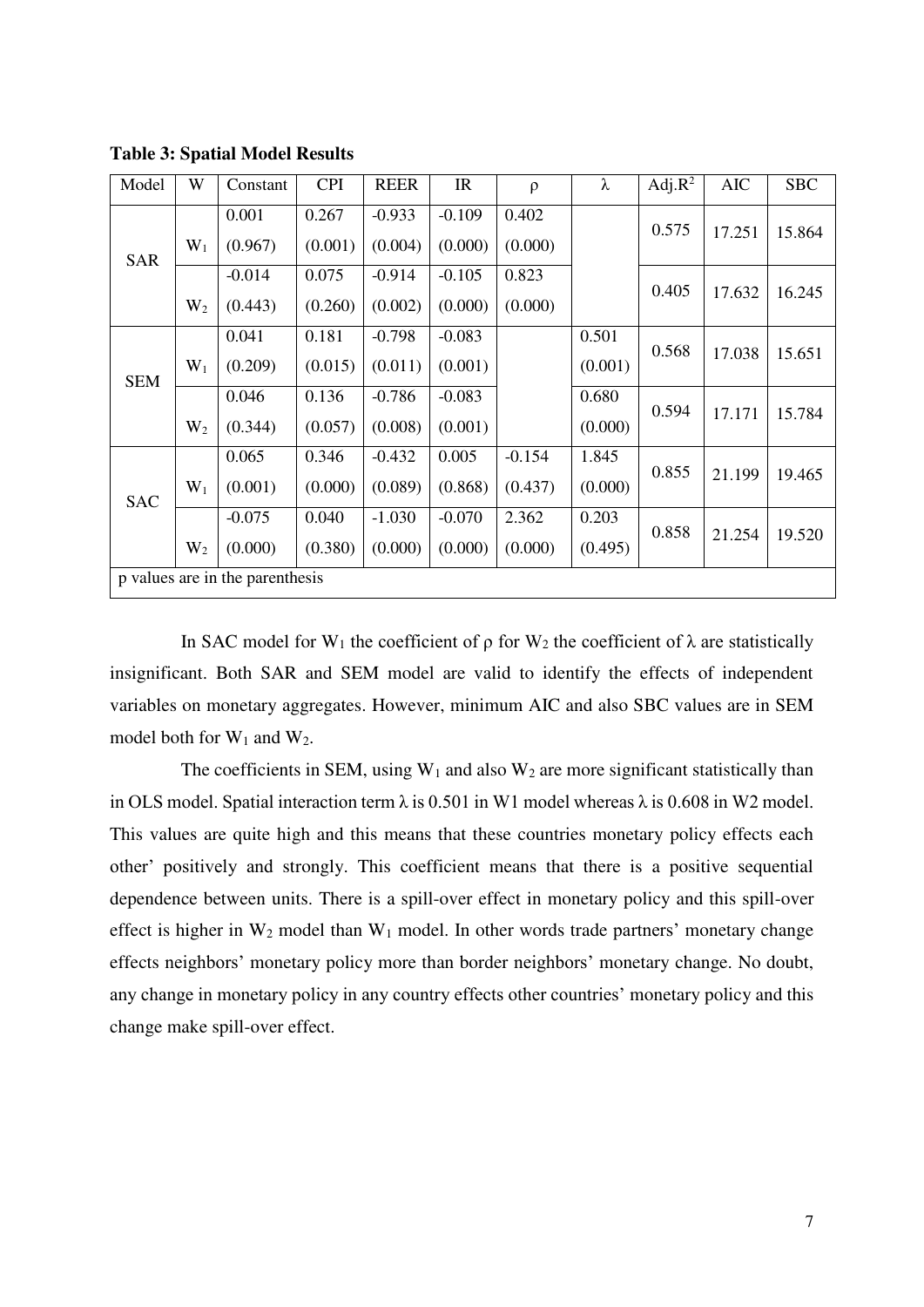# **4.Conclusion**

 Central banks use monetary policy tools to ensure financial and economic stability. By using these tools central banks economic moves effect not only consumers but also producers. Consequently, economic indicators effects according to central banks policies. And also central banks policies is effected economic indicators. Furthermore, by globalization countries' economic policies is effected each other according to closeness. This closeness can be both economic and geographically. To determine the economic and geographic closeness effects spatial models have been applied by using different spatial weight matrices, the first one is constituted according to land or maritime borders whereas the second one is created according to trade volume partners. Spatial error model for both weight matrices is the most proper one when compared the estimation results. And also there is a spill-over effect in monetary policy and this spill-over effect is higher when the countries are close to each other according to trade volume. The effect of globalization is also observed in monetary policy, too.

# **References**

Anselin, L. (1988), "Spatial Econometrics: Methods and Models" First Edit, Dordrecht: Kluwer Academic Publishers.

Anselin, L. and Bera, A. K. (1998), "Handbook of Applied Economic Statistics", Marcel Dekker AG, Chapter 7, pages: 237-290

Bilur, A., Cihak, M. and Jansen, D.J. (2013), "Measuring the clarity of central-bank communication", VOX CEPR's Policy Portal, [http://voxeu.org/article/measuring-clarity](http://voxeu.org/article/measuring-clarity-central-bank-communication)[central-bank-communication](http://voxeu.org/article/measuring-clarity-central-bank-communication) Date: 08.08.2017

Blinder A. S., Ehrmann, M., Fratzscher, M., Haan, J.D. and Jansen, D.J, (2008)"Central Bank Communication and Monetary Policy: A Survey of Theory And Evidence," Journal of Economic Literature, American Economic Association, Vol. 46(4), pages 910-45

Borys, M.M. and R. Horvath & M. Franta (2009), "The effects of monetary policy in the Czech Republic: an Empirical Study", Empirica, 36, 419-443.

Chakraborty, I., I. Goldstein, and A. MacKinlay (2016). Monetary stimulus and bank lending. Working paper.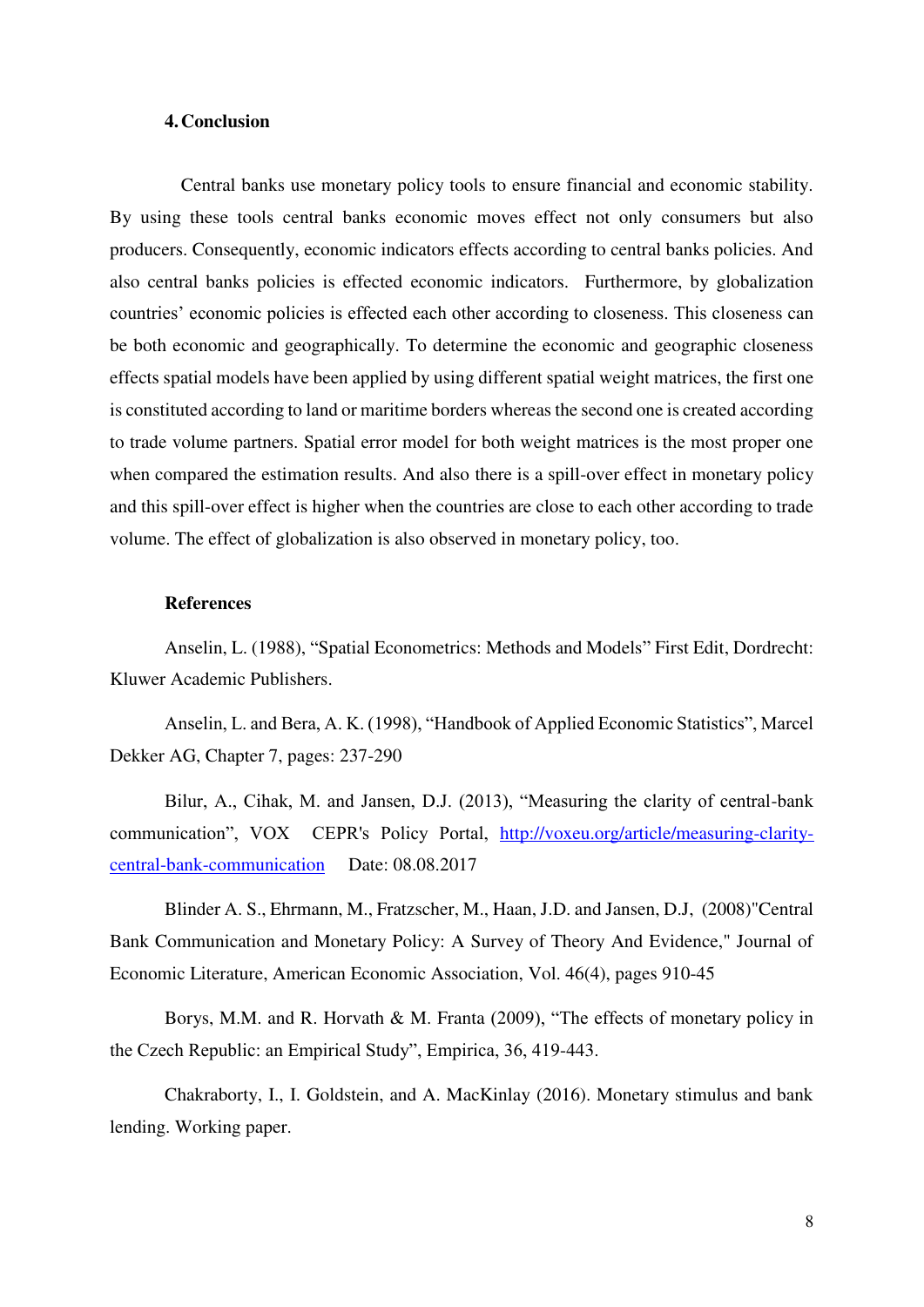Chuku A.C. (2009), "Measuring the Effects of Monetary Policy Innovations in Nigeria: A Structural Vector Autoregressive (SVAR) Approach", African Journal of Accounting, Economics,Finance and Banking Research, 5(5), 112-129.

Chua, Y.S. (2012), "Assessing the Effects of Monetar Policy Shocks in Malaysia: A Factor Aughmented Vector Autoregressive Approach", The IUP Journal of Applied Economics,11(3), 65-83.

Corrado, L. and Bernard, F., (2012), "Where is the Economics in Spatial Econometrics?", Journal of Regional Science, 52 (2): 210-239.

Elhorst, J. Paul (2010), "Applied Spatial Econometrics: Raising the Bar", Spatial Economic Analysis,5 (1): 9-28.

Elhorst, J. Paul (2014), "Linear Spatial Dependence Models for Cross-Section Data", Spatial Econometrics from Cross-Sectional Data to Spatial Panels (Berlin, Heidelberg: Springer):5-37.

Gabriel, S. and Lutz, C. (2015), "The Impact of Unconventional Monetary Policy on Real Estate Markets", SSRN Working Paper

Galvao, B.A. and M. Marcellino (2014), "The Effects of Monetary Policy Stance on the Transmission Mechanism", Stud. Nonlinear Dyn. E., 18(3), 217-236.

Gambacorta, L. and Hofmann, B. (2012), "The Effectiveness of Unconventional Monetary Policy at the Zero Lower Band: A Cross Country Analysis", Bank for International Settlements Working Papers, No: 384

Giacinti, D. V. (2003), "Differential Regional Effects of Monetary Policy: A Geographical SVAR Approach", İnternational Regional Science Review,26, 3: 313-341

LeSage, J. P. (1997), "Regression Analysis of Spatial Data", Journal of Regional Analysis and Policy, 27 (2): 83-94.

Luck, S. and Zimmermann, T. (2017), "Employment Effects of Unconventional Monetary Policy: Evidence from QE", Federal Reserve Board, Working Paper,

Munir, K. and A. Qayyum (2014), "Measuring the effects of monetary policy in Pakistan: a Factor Aughmented Vector Autoregressive Approach", Empirical Economics, 46, 843-864.